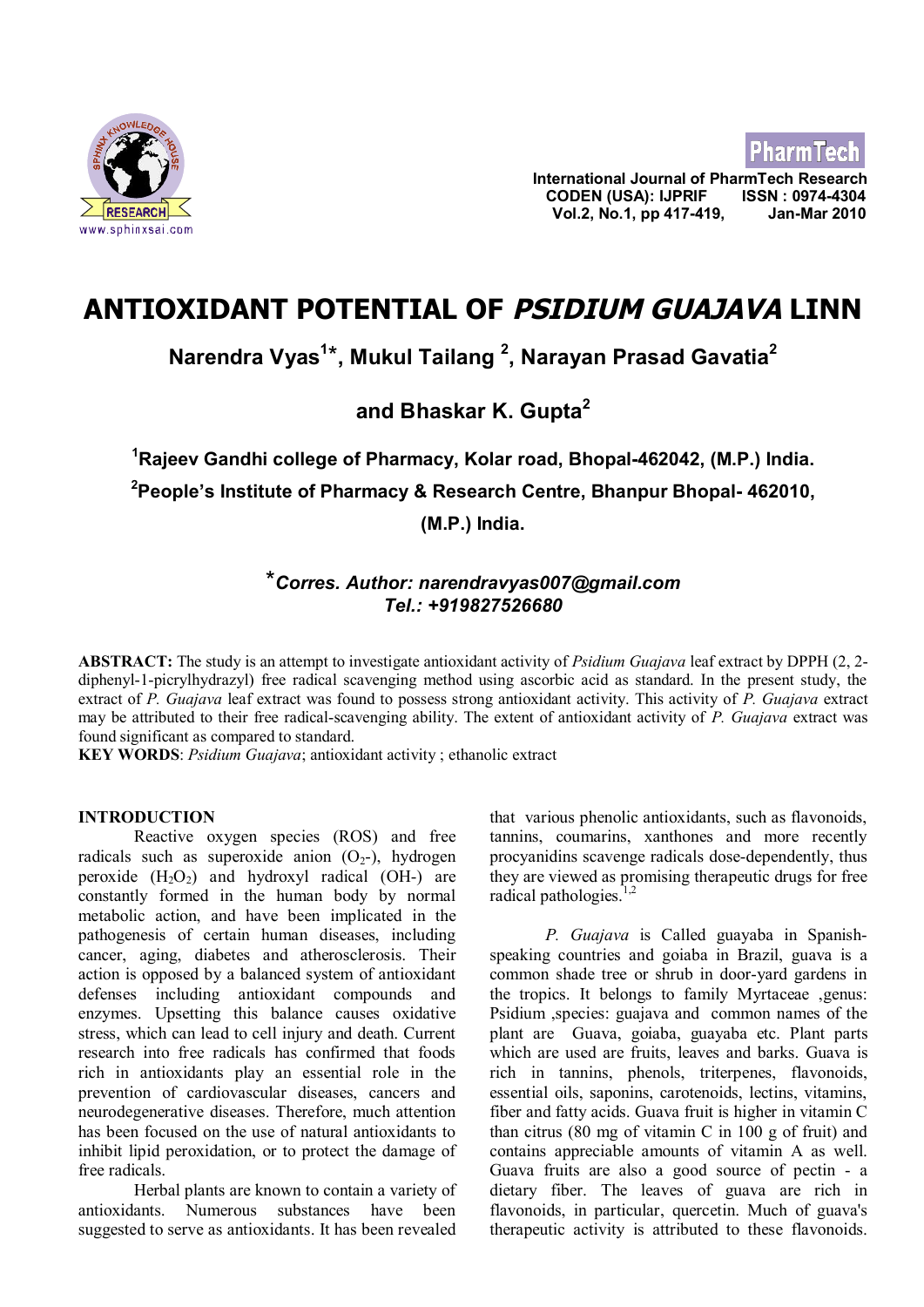The flavonoids have demonstrated antibacterial activity. Quercetin is thought to contribute to the antidiarrhea effect of guava; it is able to relax intestinal smooth muscle and inhibit bowel contractions. In addition, other flavonoids and triterpenes in guava leaves show antispasmodic activity.  $3,4$ 

#### **EXPERIMENTAL**

# **Plant Material**

The dried leaves of *P. Guajava* Linn was purchased from a local market in Bhopal, their origins were identified and proved by Dr. A K. Pathak, H.O.D. department of Pharmacy, Barkatullah University, Bhopal. Specimen of the plant parts were submitted as herbarium with number BUPH-4031 A.

#### **Plant Extraction**

Hydroalcoholic (1:1) extract was obtained by maceration of dried leaves of the plant *P. Guajava*. The extract was then dried and well stored.

# **Scavenging Effects of Plant on DPPH Radical**

Free radical scavenging effect was determined using the free radical generator DPPH (2,2-diphenyl-1 picrylhydrazyl). Different concentrations of plant extract were prepared in methanol ranging from 25 μg/mL to 250 μg/mL. Standard DPPH solution containing 400 micromole DPPH was prepared in methanol. Standard DPPH solution was then mixed with test drug dilution at a ratio 1:3 i.e. 1mL of test extract was mixed with 3 mL of Standard DPPH solution in different properly closed containers. The mixtures were kept in the dark at a room temperature for 90 minutes. Absorbance of resulting solution was measured using spectrophotometer at 517 nm.  $5, 6,7,8,9$ 

Scavenging activity was calculated by using equation: Scavenging activity  $(\% )$  =

1- Absorbance of sample at 517 nm

```
Absorbance of control at 517 nm
```
The antioxidant activity is expressed as IC50. The IC50 value is the measure of concentration in μg/ml of extract that inhibits 50% of DPPH radicals.  $10, 11$ 

#### **Reducing Power of Herbal Plant Extract**

The reducing power of nutraceutical herbs was determined according to the method of Oyaizu (1986). Extracts in 1 mL distilled water were mixed with phosphate buffer (2.5 mL, 2 M, pH 6.6) and potassium ferricyanide (2.5 mL, 1%); the mixture was incubated at 50ºC for 20 min. A portion (2.5 mL) of trichloroacetic acid (TCA, 10%) was added to the mixture which was then centrifuged at 1500g for 10 min. The upper layer of solution (2.5 mL) was mixed with distilled water (2.5 mL) and FeCl3 (0.5 mL,  $0.1\%$ ), and the absorbance was measured at 700 nm.  $^{12}$ , 13

# **RESULT AND DISCUSSION**

IC<sup>50</sup> value for *P. Guajava* linn leaves extract was found to be 45.5 µg/ml. Thus *P. Guajava* linn leaves possess moderate antioxidant activity as compared as standard. (Table 1)

The reducing power of *P. Guajava* linn leaves extract was studied using potassium ferricyanide reduction method, the amount of Fe2+ complex was then monitored by measuring the formation of Pearl's Prussian blue at 700 nm. Table 2 shows the reducing power of the test drug extract increased with increase in concentration. Increased absorbance of the reaction mixture indicated the increased reducing power, thus it is clear that *P. Guajava* linn leaves extract possess significant reducing power. (Table 2)

#### **CONCLUSION**

It is clear from the above results that the hydro-alcoholic extract from *P. Guajava* linn leaves possess moderate antioxidant activity as compared as standard. (Table 1)

*P. Guajava* extract was found to possess good reducing power as clear from the Table 2. Thus *P. Guajava* can be viewed as promising therapeutic drugs for free radical pathologies.

| S.No. | <b>Sample</b>            | IC50 value $(\mu g/mL.)$ |
|-------|--------------------------|--------------------------|
|       | P. Guajava extract       | $45.5 \pm 0.044$         |
| ,.    | Ascorbic acid (standard) | $25.8 \pm 0.204$         |

#### **Table 1 Antioxidant activity by DPPH method**

The data are expressed as mean value  $\pm$  SD (n = 3). All values are significant at P< 0.05. Calculated using Graph pad (ANOVA)